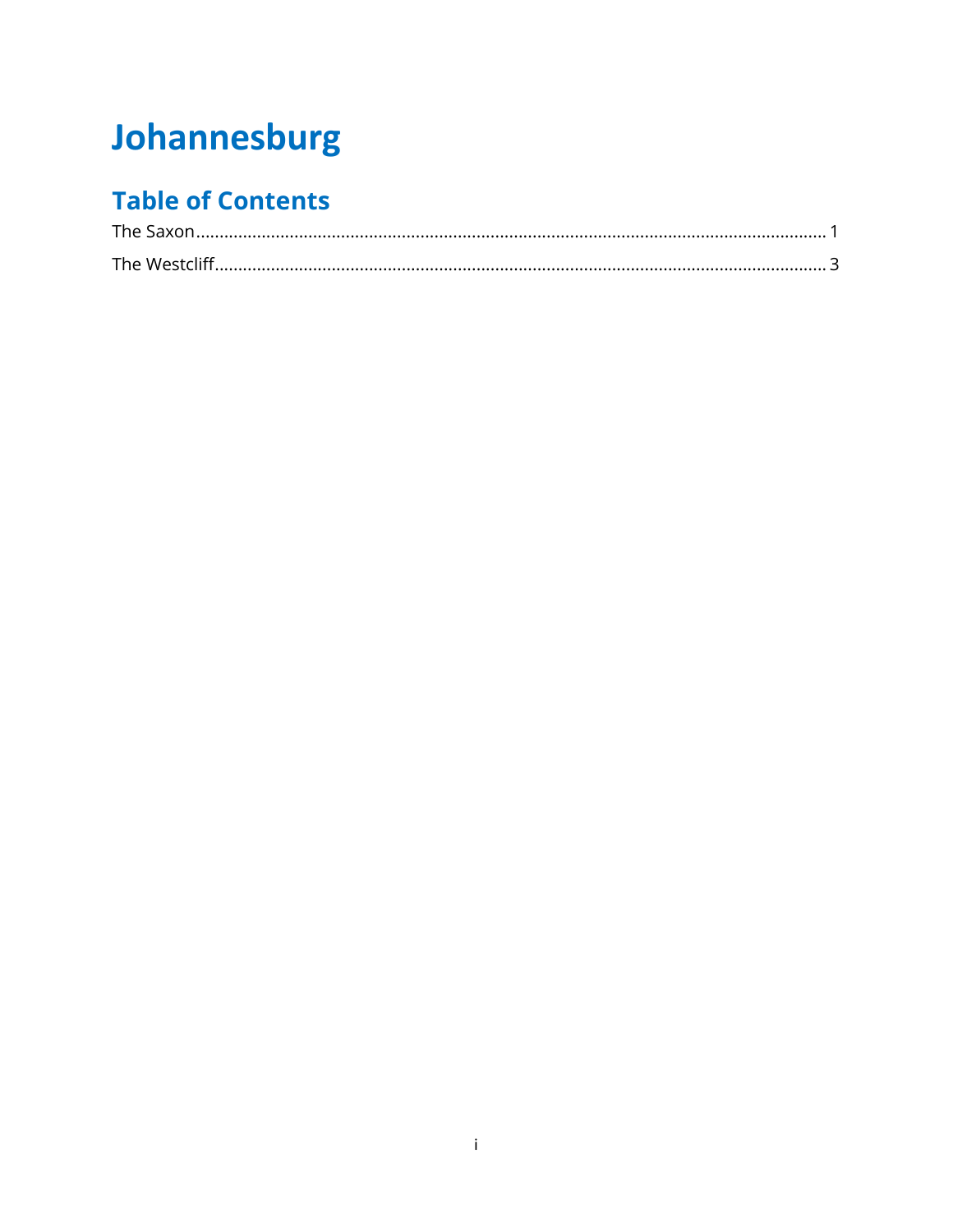# <span id="page-1-0"></span>**The Saxon**

Luxury Boutique Hotel - Only 26 Rooms | Member of Small Luxury Hotels of the World | Featuring an Essence Skin and Body Center

### **Personal Impression**

This is a wonderful 5-star boutique hotel. From the time you arrive at the outside big grey gates to the moment you arrive at the front door of the hotel you know this is a special place. You enter the stunning lobby to a double staircase and huge chandelier of ostrich eggs. This hotel is all about class and comfort with a distinct contemporary African flair and a superb collection of African art. Set in six acres of lush gardens with a



huge area of crystal-clear water in the nine hundred and twenty square meter swimming pool; you instantly feel the tranquility this hotel provides.

# **Location of the Hotel**

Located in the Sandhurst suburb of Sandton, Johannesburg, it takes about 45-minutes to reach the Saxon from the airport, about the same amount of time that it takes from the airport to any of the other good hotels in Johannesburg. In the surrounding area, there are many shopping areas but when you are at the Saxon it is such a wonderful property you may find it hard to leave.

# **Accommodations**

The Saxon only has twenty-six suites. The twenty-two luxury suites are very similar and then there are four Presidential suites. The rooms have an immediate "WOW" factor the second you enter. Huge spaces, perfectly decorated with a huge bed and spacious living area. The bathrooms are large and inviting with a big tub and separate shower. Every detail is in these rooms along with outlets for every type of plug imaginable, multi telephone, fax and ISDN lines. Each suite also has a large screen television VCR and DVD player and a surround sound system.

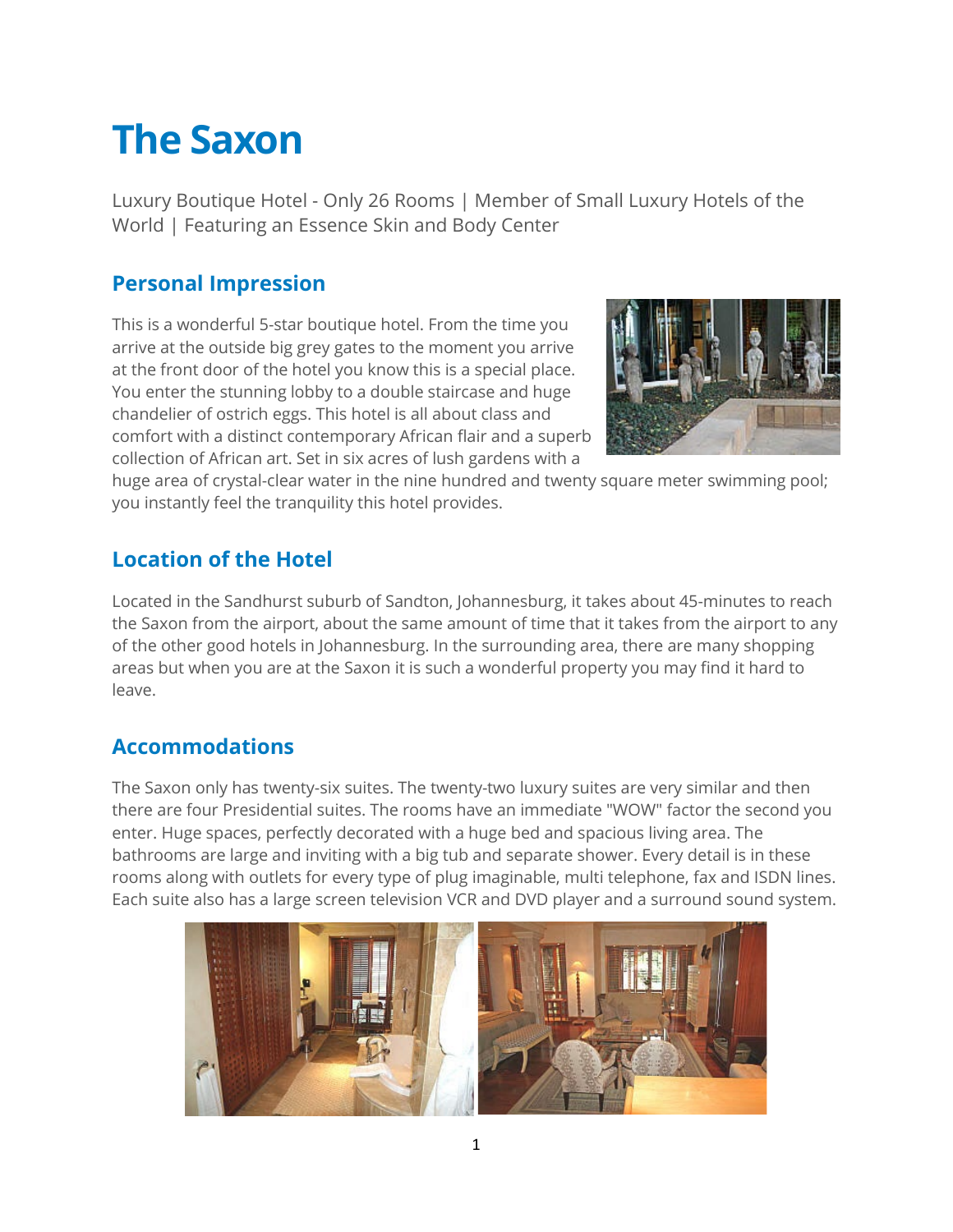## **Food and Wines**

The dining room is very inviting with the desserts set up in the entrance way. What a way to tantalize the taste buds. The room is large and spacious and has an expansive area of glass in the ceiling creating a light filled room complete with nicely decorated tables to compliment the dining experience. The room features a unique display of exclusive wines. Room rates do include breakfast.



#### **Spa Facilities**

This is an outstanding spa facility. This is an Essence Skin and Body center and features steam rooms and numerous treatment rooms. This is a huge spa complex complete with every treatment imaginable and in a tranquil and spacious facility. This hotel would be a destination that any spa loving person would truly enjoy.

#### **Summary**

A wonderful place to stay if you enjoy luxury boutique hotels. The colors and decor of the hotel, the warmth and tranquility you feel on entering the property and the luxurious bedroom, bathroom and main areas of the hotel are really outstanding. If you enjoy spas then this is the place for you in Johannesburg.

**Website:** [The Saxon](http://www.saxon.co.za/)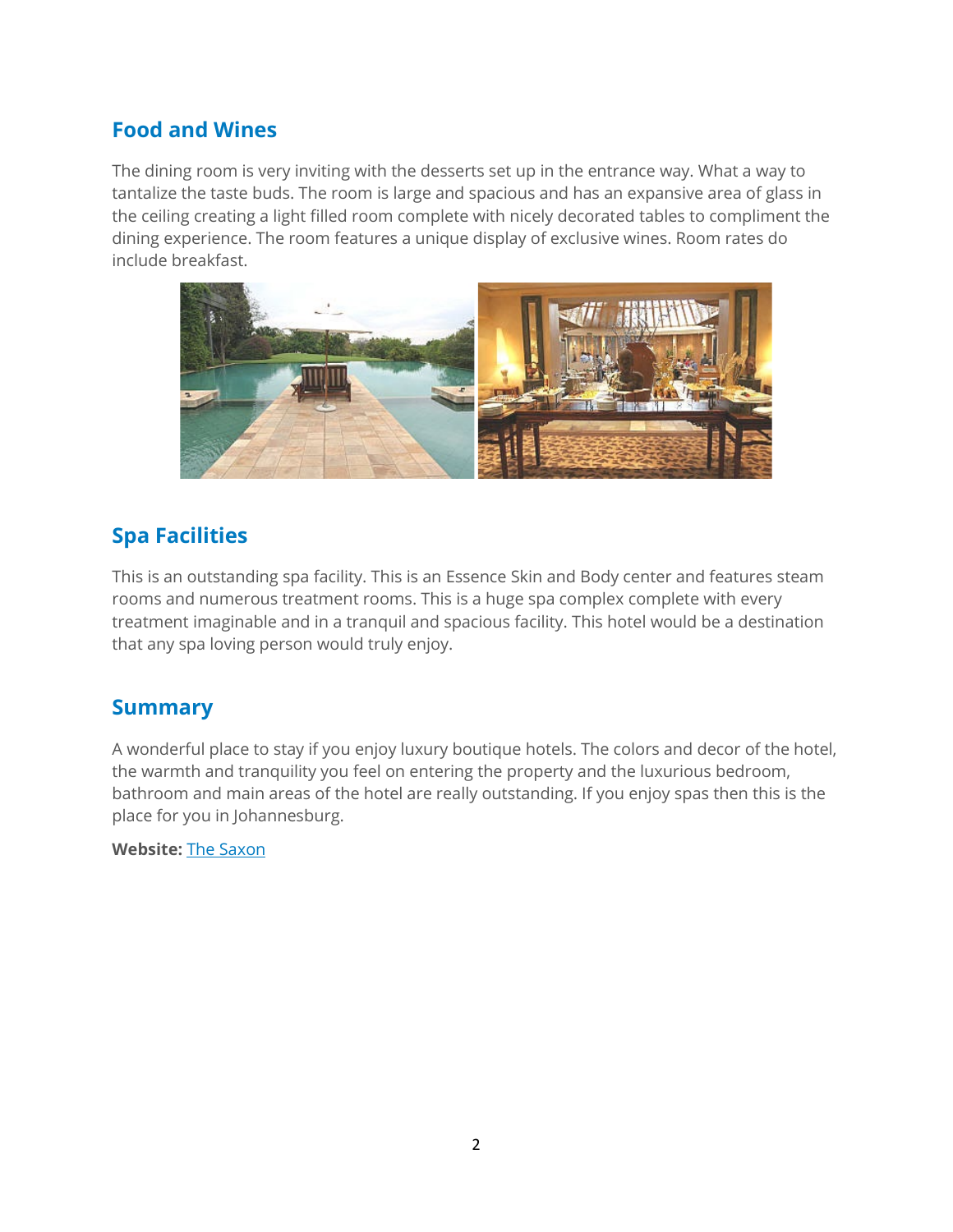# <span id="page-3-0"></span>**The Westcliff**

A Four Seasons Property

## **Personal Impression**

This is a wonderful 5-star hotel. Originally this hillside property was built as town homes, and has been converted into a beautiful hotel that features large rooms with expansive marble bathrooms. You arrive at reception and are transported to your room by a shuttle that runs continuously up and down the hill. Some rooms offer expansive views of the city.

### **Location of the Hotel**

Located in the heart of Johannesburg adjacent to the zoo. The gardens around the hotel are lush and full of flowering plants and is surrounded by lush greenery, sparkling fountains and cobbled pathways. This pink hotel reminds you of a large hillside Mediterranean villa. It takes about 45 minutes from the Johannesburg airport and the hotel provides pick-up and delivery service to the airport. The cost depends on the number of people in the transfer van.

#### **Accommodations**

The Westcliff is large with 115 rooms of varying sizes. All rooms are oversized and offer huge bathrooms. The rooms are located in courtyard type areas with lush greenery right outside your door. A TV is located at the foot of the bed and goes up and down with the push of a button. All rooms have a a digital safe, DVD player, dedicated modem and fax machine capabilities.



# **Food and Wines**

The food at the Westcliff is really outstanding. The fresh squeezed orange juice was the best I have ever tasted. Room service was delivered promptly and hot. Quite a feat considering the service has to come either up or down hill each time. The main restaurants Loggia and La Belle Terrasse offer Mediterranean cuisine and have a nice variety of food on the menu. The dining rooms, Polo Lounge Bar and the Conservatory for afternoon tea are located high on the hill with glorious view of the city.